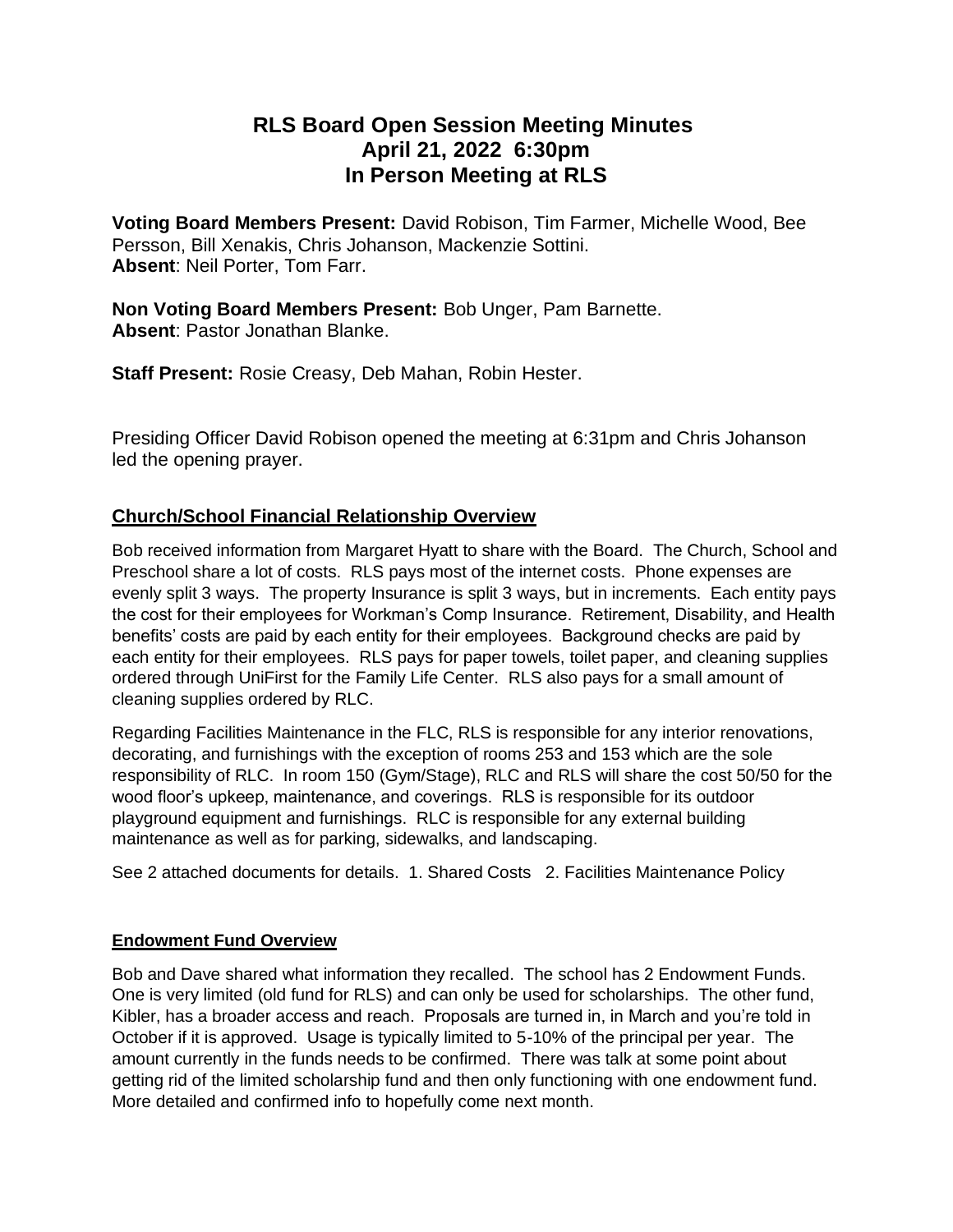## **Principal's Report**

The current classroom plan will include two  $1<sup>st</sup>$  grade classrooms and one class for each of the other elementary grades for 2022-2023.

The school will begin to have larger groupings of students in May. (ex Chapel, Fine Arts Festival). We might expand Middle School Religion to include  $5<sup>th</sup>$  grade.

RLS will be implementing the use of Gaggle, a safety management program, to ensure students are safely and correctly using school provided technology. There will be response training for staff who would be receiving any notifications of potentially concerning behavior or content. See Attachment 3 for further information.

RLS will be hosting a Fine Arts Festival on May 24 where we will have students, parents and others all gathering together in the gym.

Other upcoming dates:

April 26-28 - Iowa Testing May 4 – Progress Reports May 6 – Early Release May 17 – No School (Local Voting Day)

Bob is being trained to administer the EOC Math 8 test.

The Annual  $8<sup>th</sup>$  Grade Class Trip to Washington, DC will not be a school sponsored trip this year as not enough students are participating. There are, however, some families still choosing to go for this educational experience with their student. Their absence from school will be excused.

The International Travel Club enjoyed their trip to Austria, Germany, and Switzerland during Spring Break with 3 adults and 7 students attending. A trip is being planned for visiting England and Scotland for 2023.

One maintenance item of note is that the  $3<sup>rd</sup>$ ,  $4<sup>th</sup>$ , and  $5<sup>th</sup>$  grade classrooms need new carpet. Garett will be getting several quotes for our consideration.

#### **Admissions & Marketing Report**

Rosie is forecasting ~165 – 170 students for the 2022-2023 school year. There are currently 149 firm contracts. She reviewed the last 3 years' admissions numbers with us and noted next year is looking to be a more normal admissions pattern.

We currently have the most seats available in Junior Kindergarten and Kindergarten, but usually will see additional interest and enrollment in those classes over the summer months.

We have reached out to current parents asking them to post RLS information on message boards at their companies if able. We have also been reaching out to many other companies about including RLS information for their incoming employees or posting on their message boards.

We are working on creating a digital and physical brochure for the school. Other marketing ideas are being considered as well. Rosie will post a request in the Lion's Tale for parents to post a review for RLS, as the ones that currently show up are a bit dated.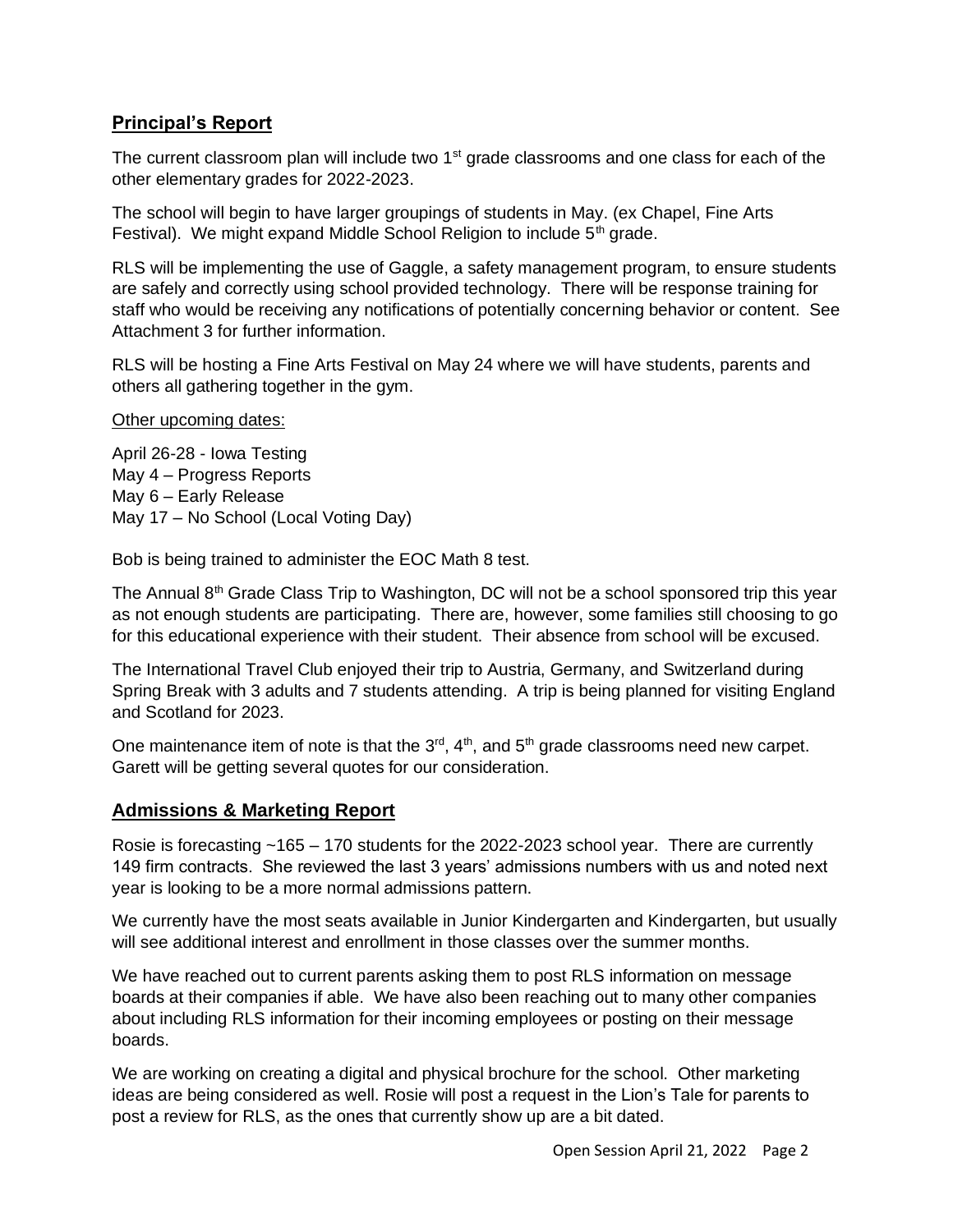The playground dedication is now scheduled for June 2<sup>nd</sup>.

On May 6<sup>th</sup> we will host a Career Day for the Middle School where any parent can sign up to share about their particular career with the students.

Rosie recently served on an Accreditation Team for a Lutheran School in South Carolina. Having this experience makes her extra proud of all we are able to do at RLS and the way everyone involved with our school works together and supports one another.

## **Treasurer Report**

Tim said we would skip discussing the proposed budget that was sent out and will take this up at the May Board meeting with a new document. He asks that everyone please delete the email that was sent and destroy any copies that were printed out as the document had sensitive confidential material included by mistake.

As for our current budget, all numbers look good and we may end the year with a small surplus instead of a deficit.

### **2022-23 Board Member Committee**

Bee has contacted all potential candidates for whom she has been given names. A short overview of each was given with minimal discussion. Looks like we may have 10 potential candidates for 3 upcoming vacancies. She and Neil are to further discuss and bring recommendations to the May Board meeting for discussion and a vote.

### **Principal Call Committee**

Mackenzie reported that the committee had interviewed three candidates. They were ready to move ahead with a recommendation when this candidate experienced a family emergency that precluded moving forward at this time. Mackenzie will meet with Pastor Jonathan and the committee will meet again for closure or a plan to move forward.

### **Teacher Call Committee**

Chris reported that the schedule is all set for Tyler Timm's visit this coming weekend.

## **Critical Race Theory / Gender Identity**

Further discussion of these topics ensued as a couple of instances where current culture has or could allow these issues into the school were identified.

We agreed again that teachers need training on what Lutherans believe, as well as in addressing these 2 issues. Bob will provide or find the training needed for teachers next year. He sees the approach being how to respond when something comes up  $-$  'this is what we stand for/believe' taking out the negative of being against something. We'll also ask the librarian to use one of the book screening sites before adding a book to our library and before ordering books that a class will read for assignments.

*Presiding Officer, David Robison adjourned the meeting at 8:35 pm.*

*Minutes submitted by Secretary, Michelle Wood.*